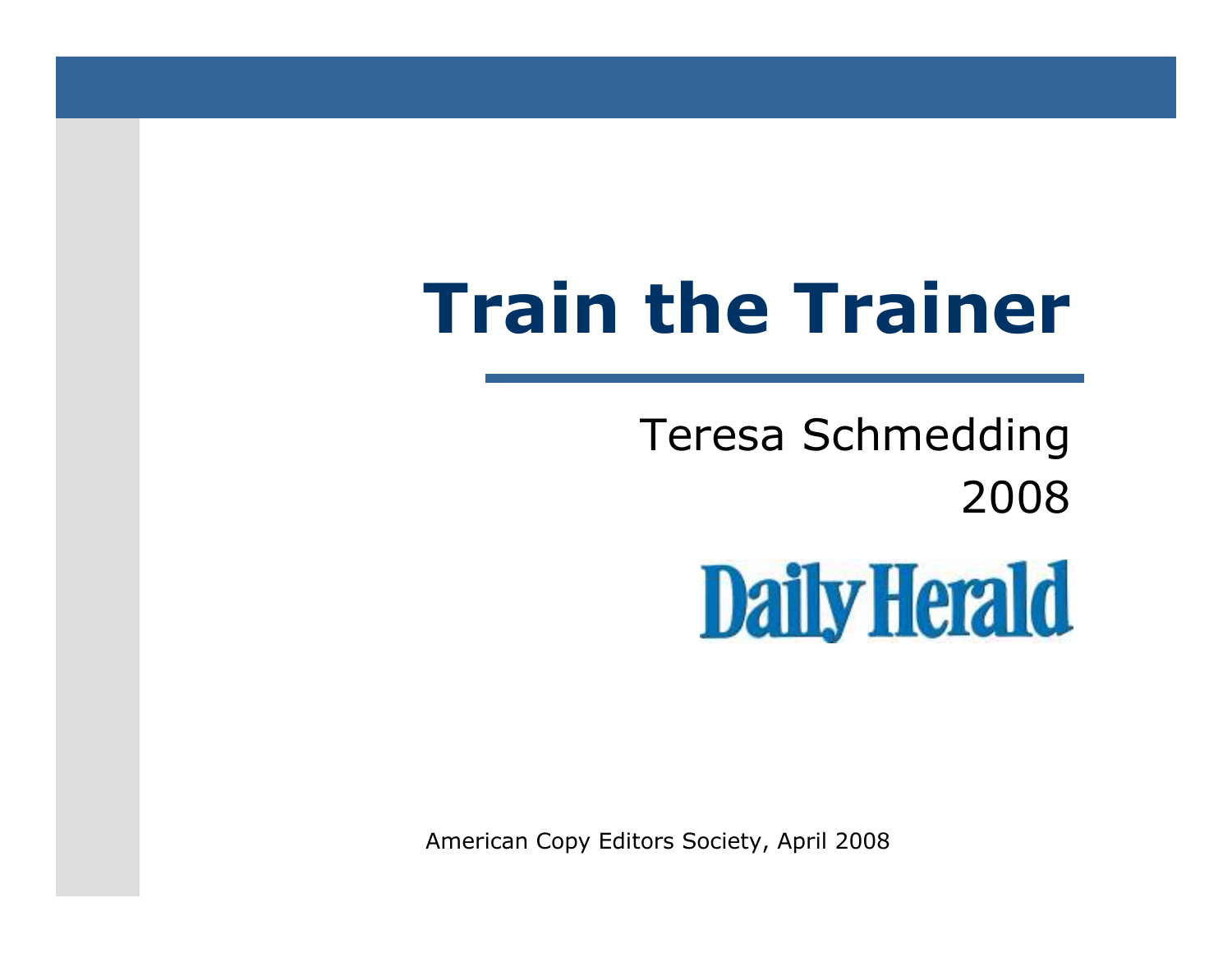# **Objectives**

Presentation structureUsing presentation toolsDifferent presentation techniquesTroubleshooting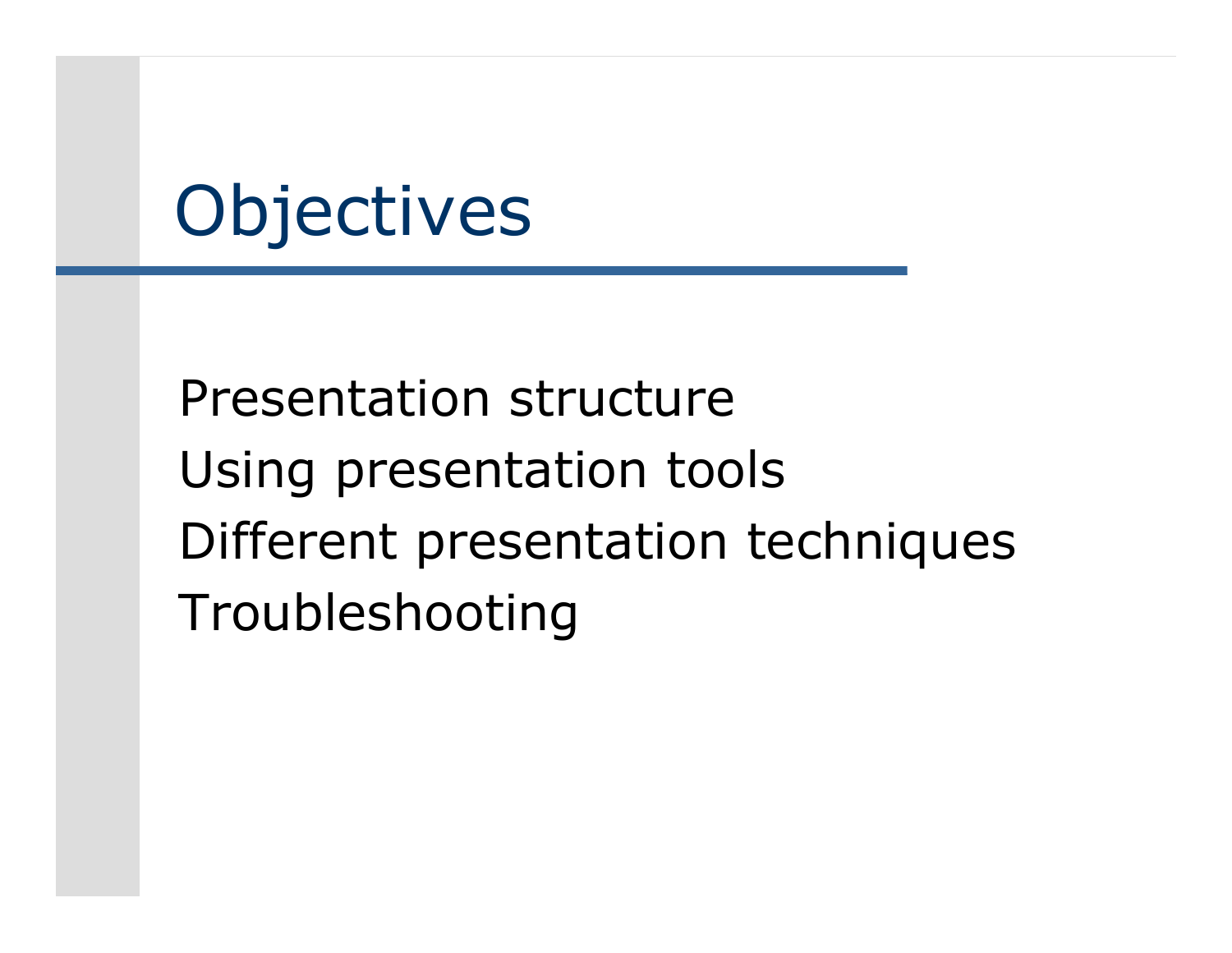#### General structure

**Introduction**: get peopleengaged

**Summary**: tell them what toexpect

**Body**: deliver the message

**Closing**: tell them what to do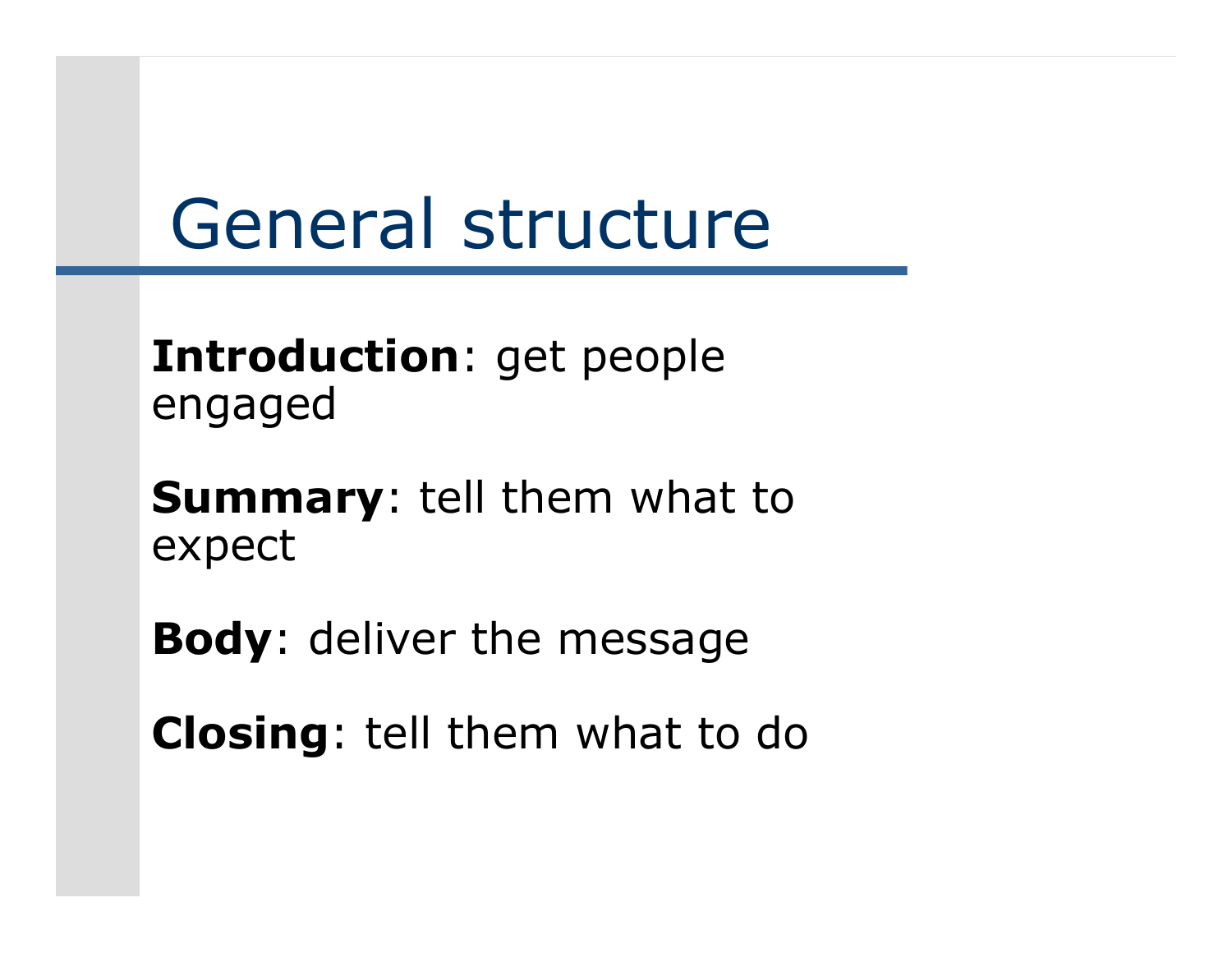# Using props

Power Point, slides, overheads

Flip charts

Video, CDs

**Handouts**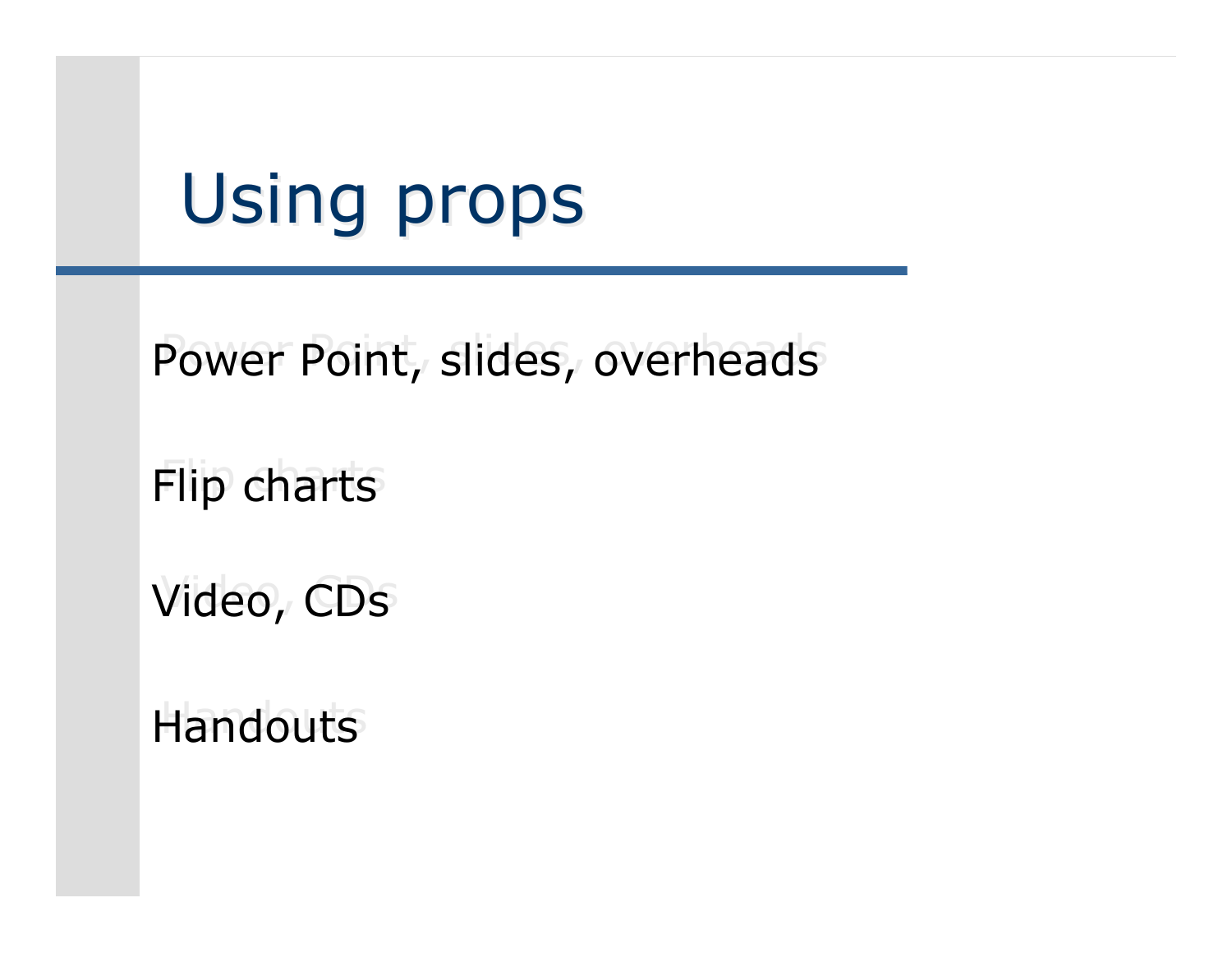#### Power Point

Power point is an amazing tool to use in training sessions. It makes you look like a tech genius, it's got all these cool backgrounds and colors you can use, plus sound effects. It's a great way to pack a lot of information into a few pages of stuff. The other day, my cat decided to walk on my keyboard. **Here is what she wrote**: Oaaljlkjdfap000lkjkmzsjd;fajdojfakjdfakdj. She's so cute? You'd like her. Her name is Her name isOaaljlkjdfap000lkjkmzsjd;fajdojfakjdfakdj.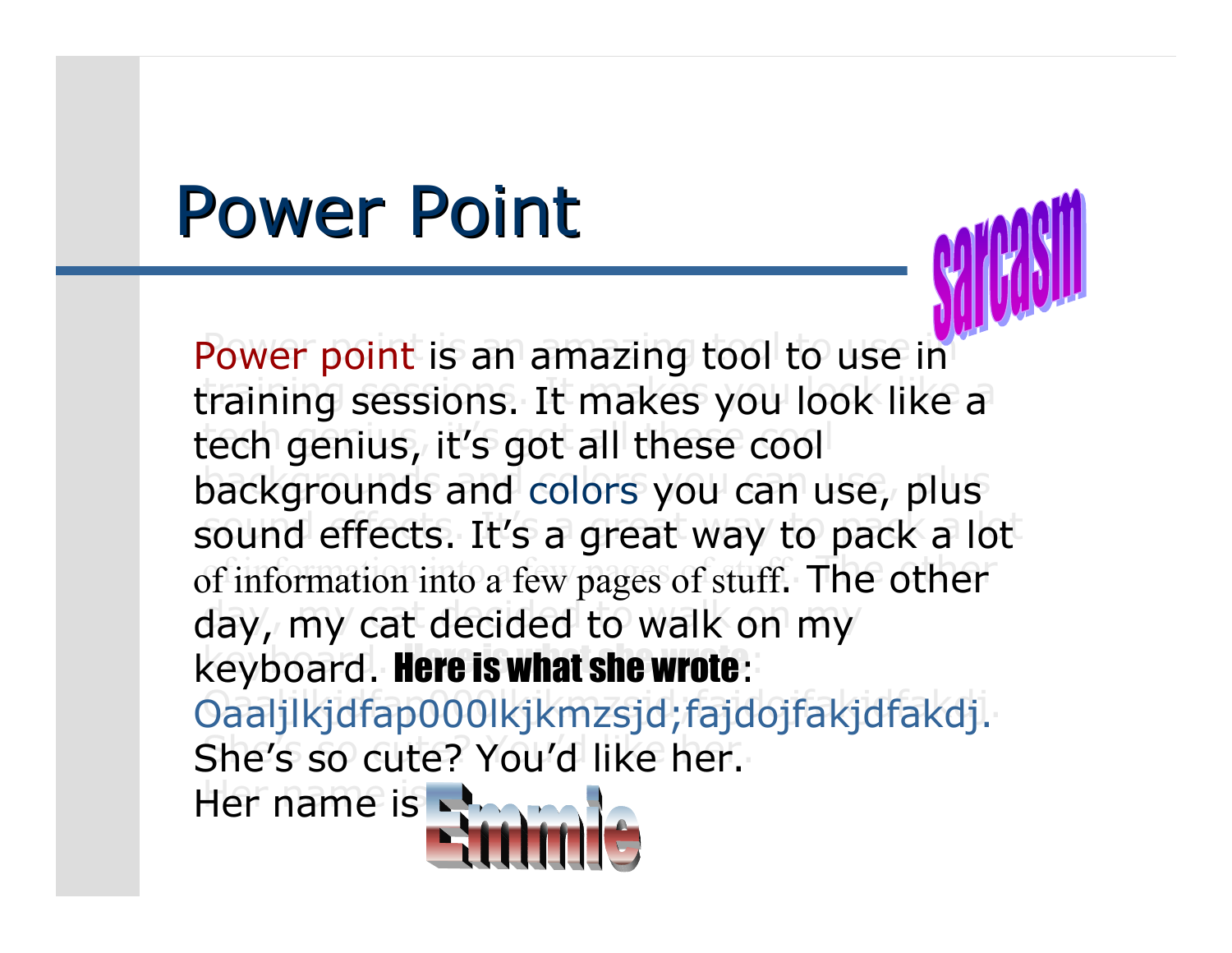#### Power Point

**Rule of six**: Six words per line;Six lines per slide **E** Keep all either horizontal or vertical.

 $\mathbb{R}^2$ ■ <mark>Best colors: black,</mark> blue, red

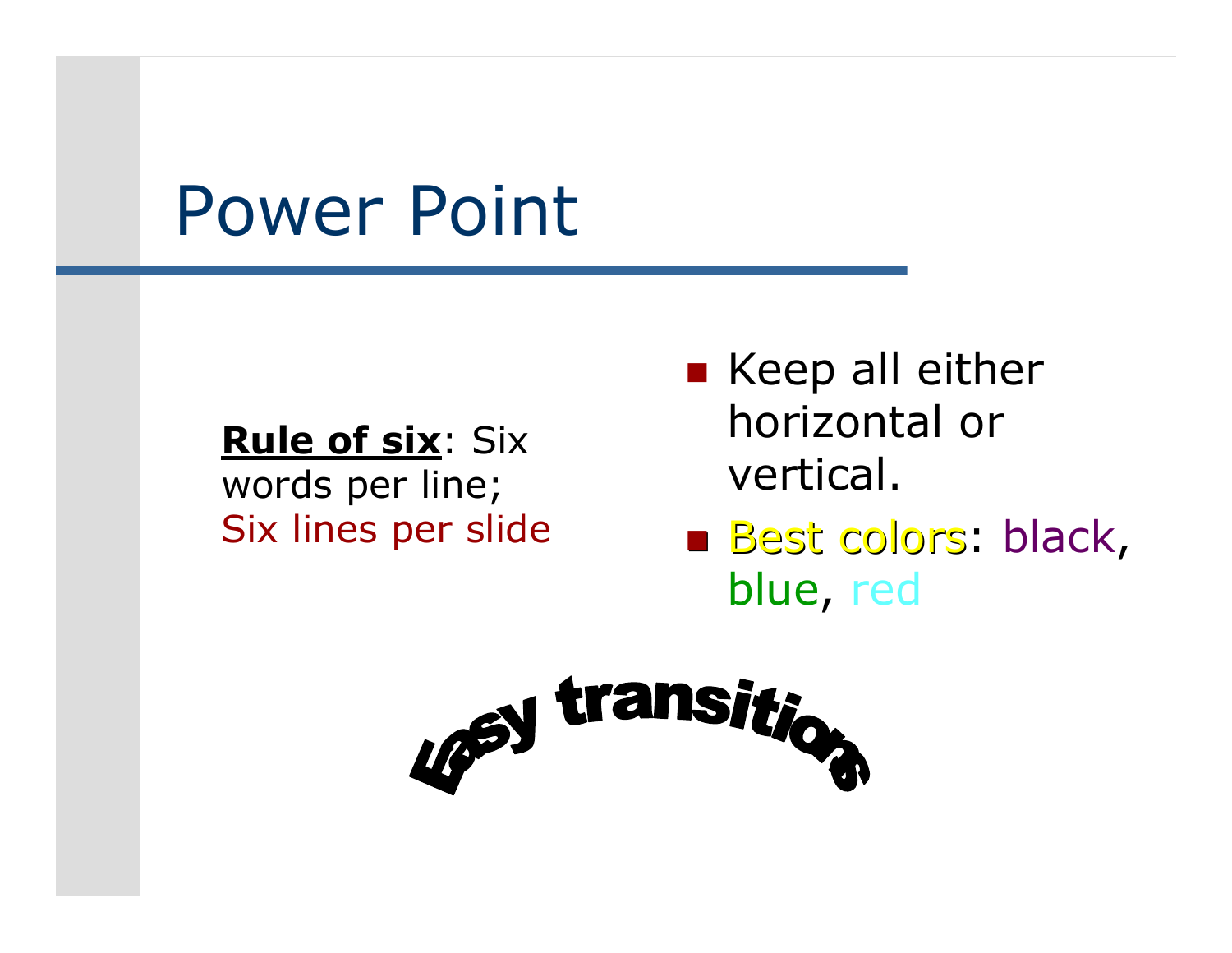#### Flip charts

Use key words

Alternate pages

Secret notes in pencil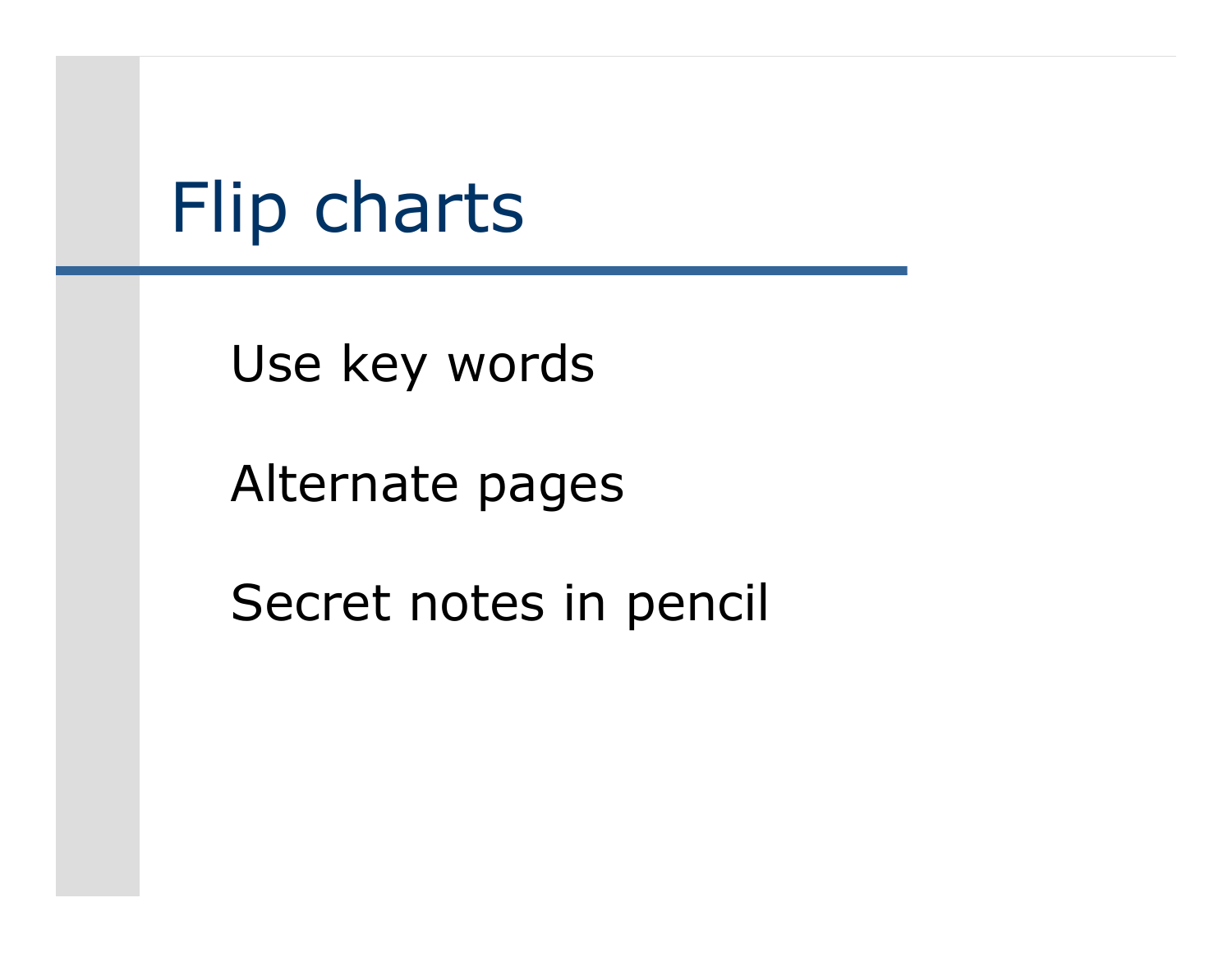#### Handouts

Before session

After session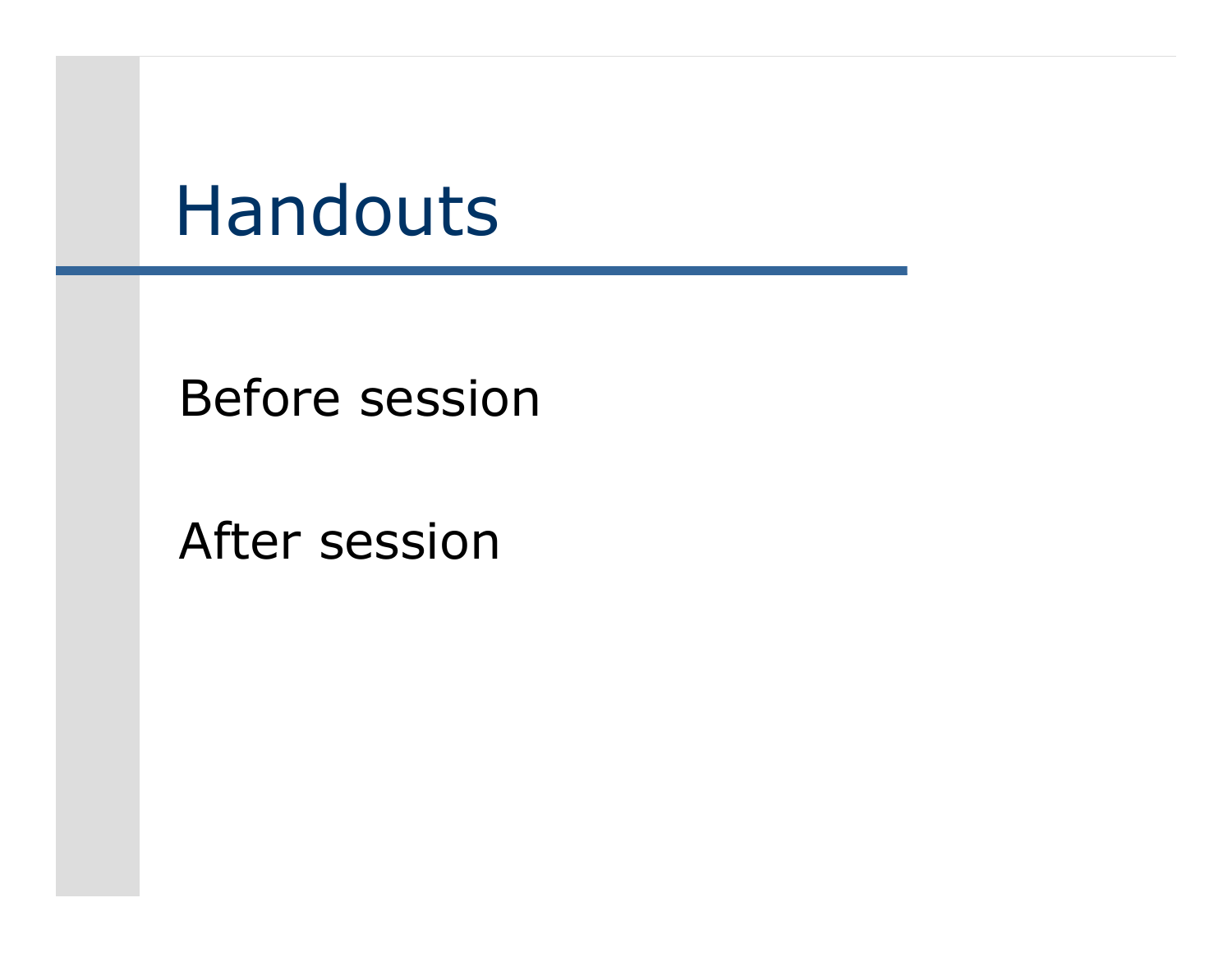#### Video, CDs, DVDs

Preview

Queue it up first

Test audio levels, sight lines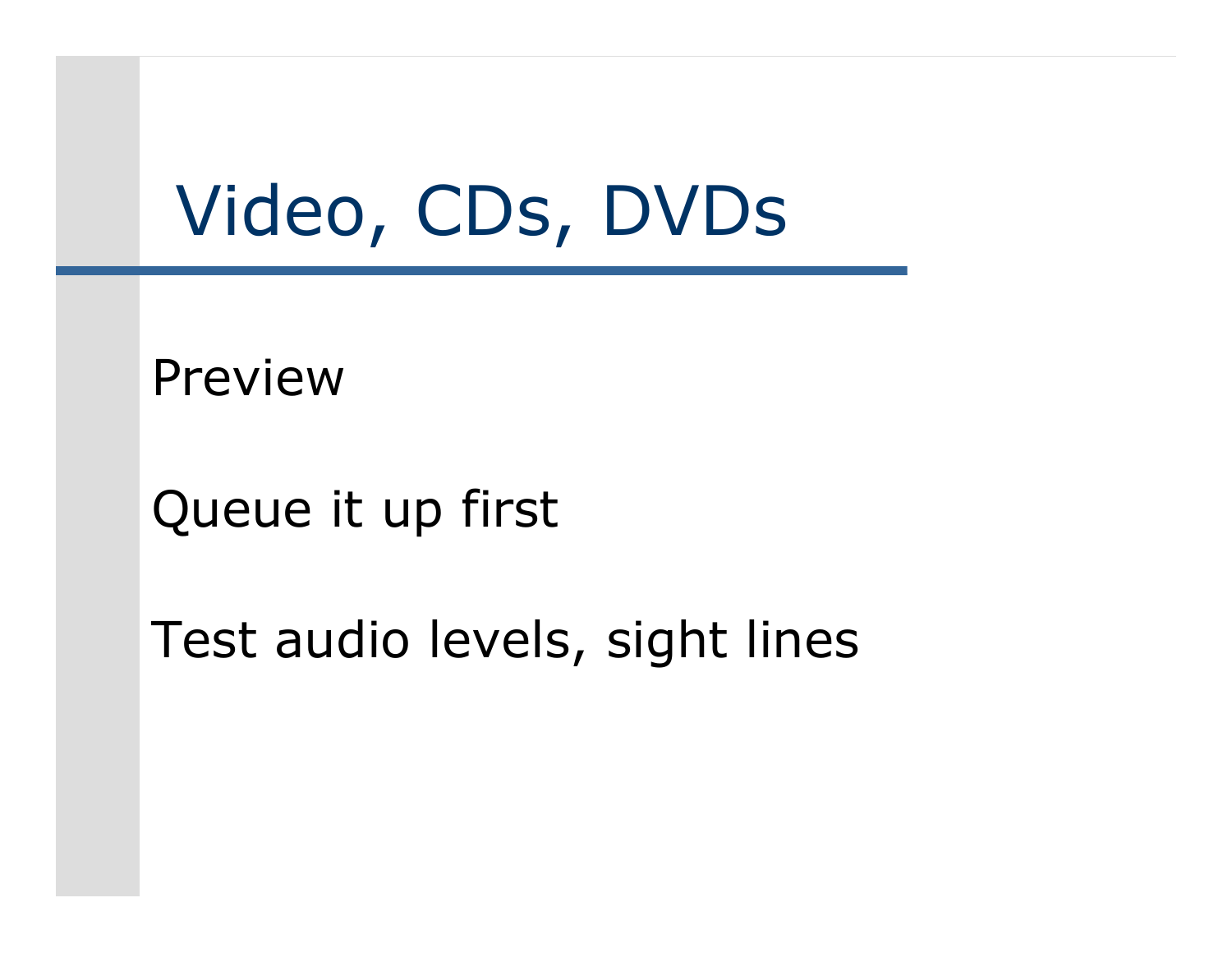#### Your obligations

Start on time; end on time

Know what you want to say, howyou want to say it

Practice in front of mirror, dog, friend or camera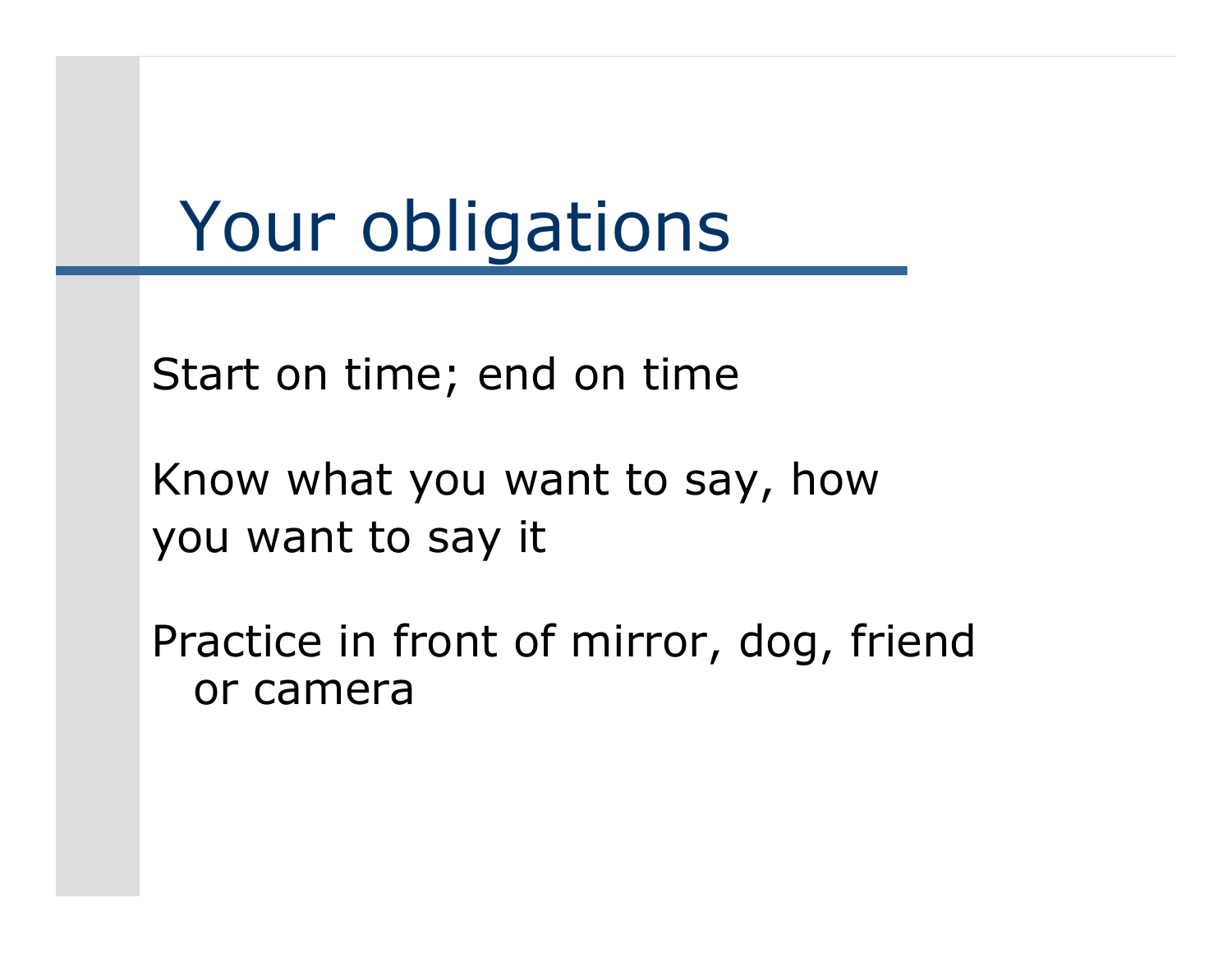#### You

#### Attire

Your hands, feet, eyes

Direct your energy at audience

Sit or stand?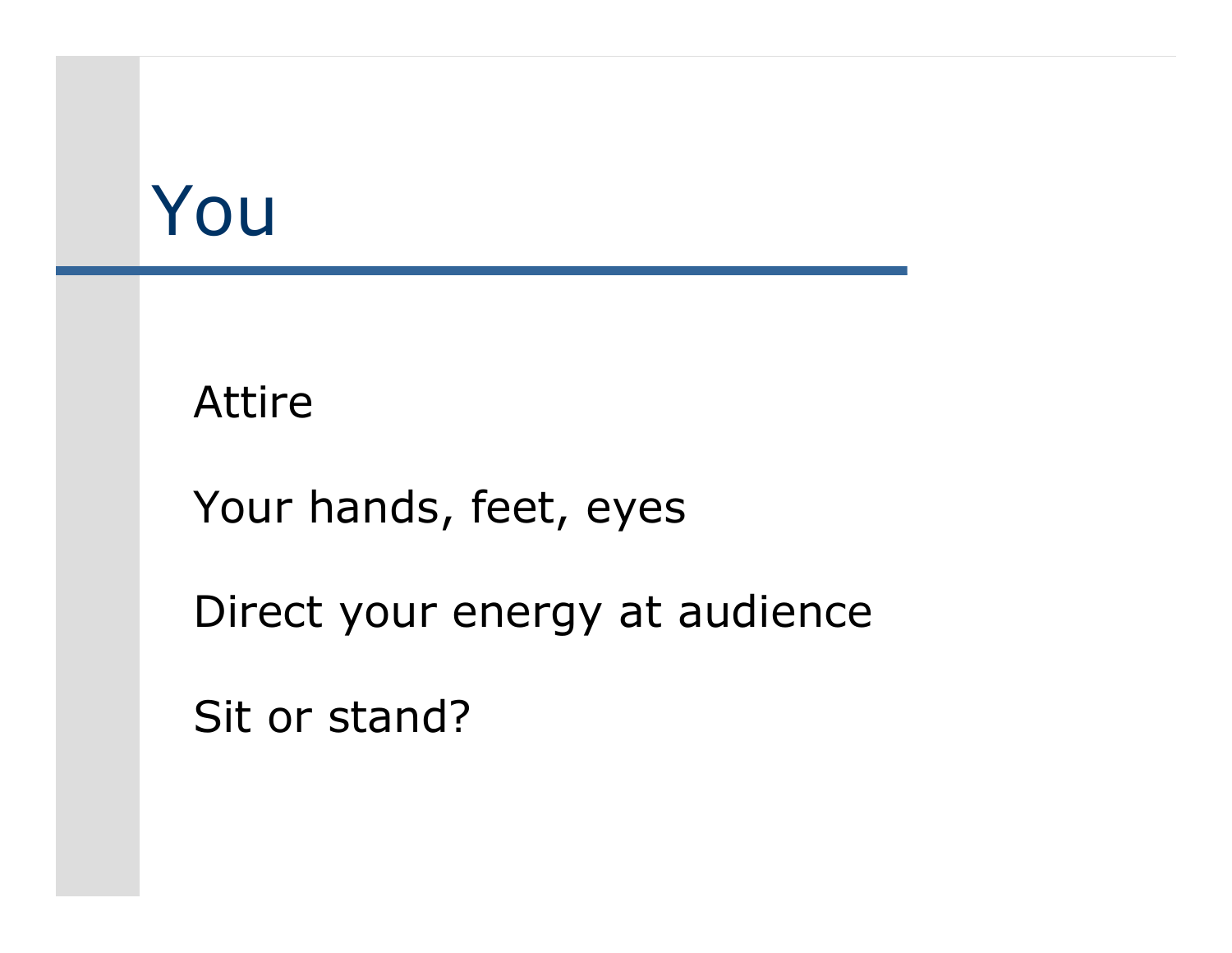# The squishy stuff

Approach

Problem participants

Trouble shooting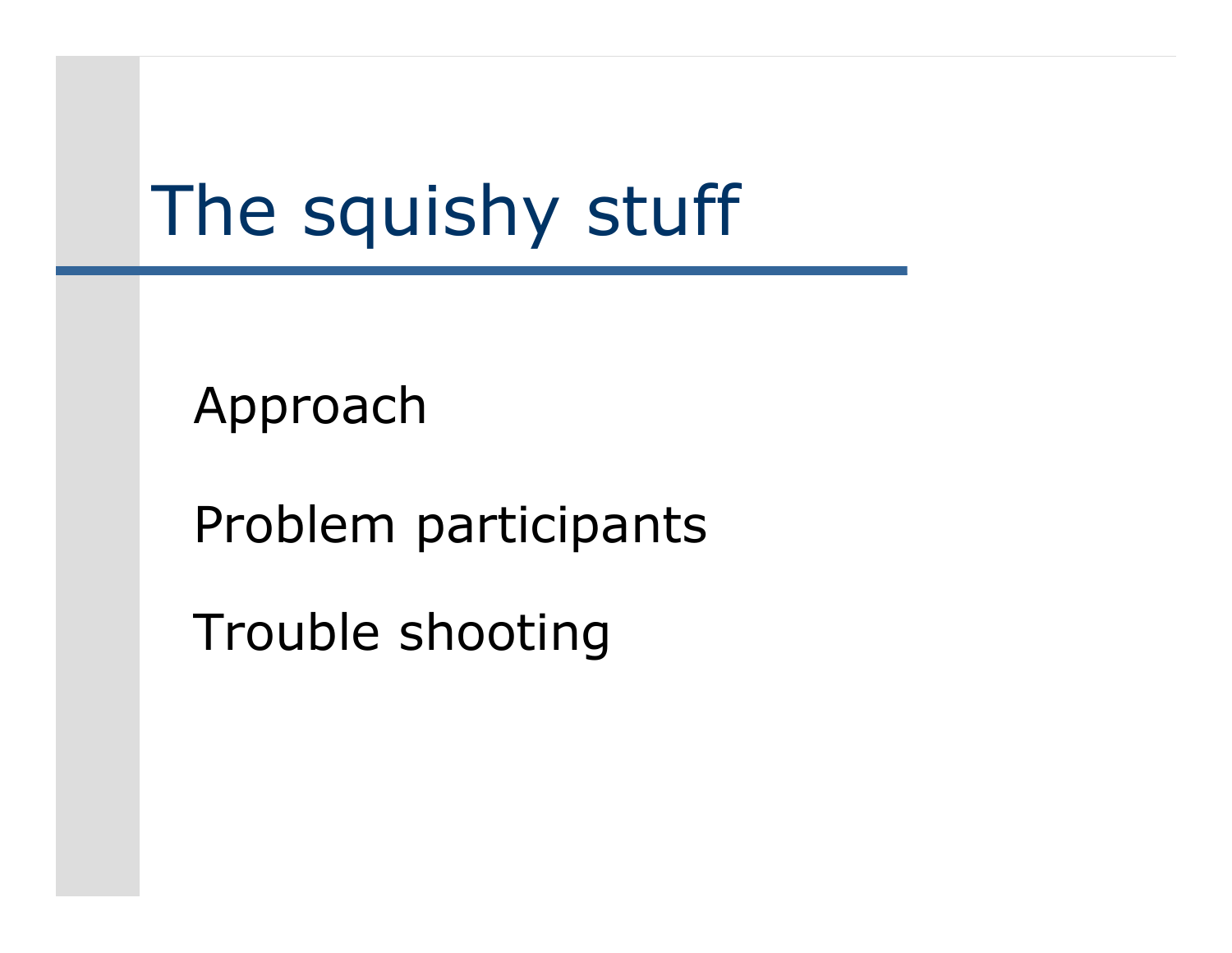# **Closing**

#### Close on your terms: Quote, call to action, summarize

Thank them!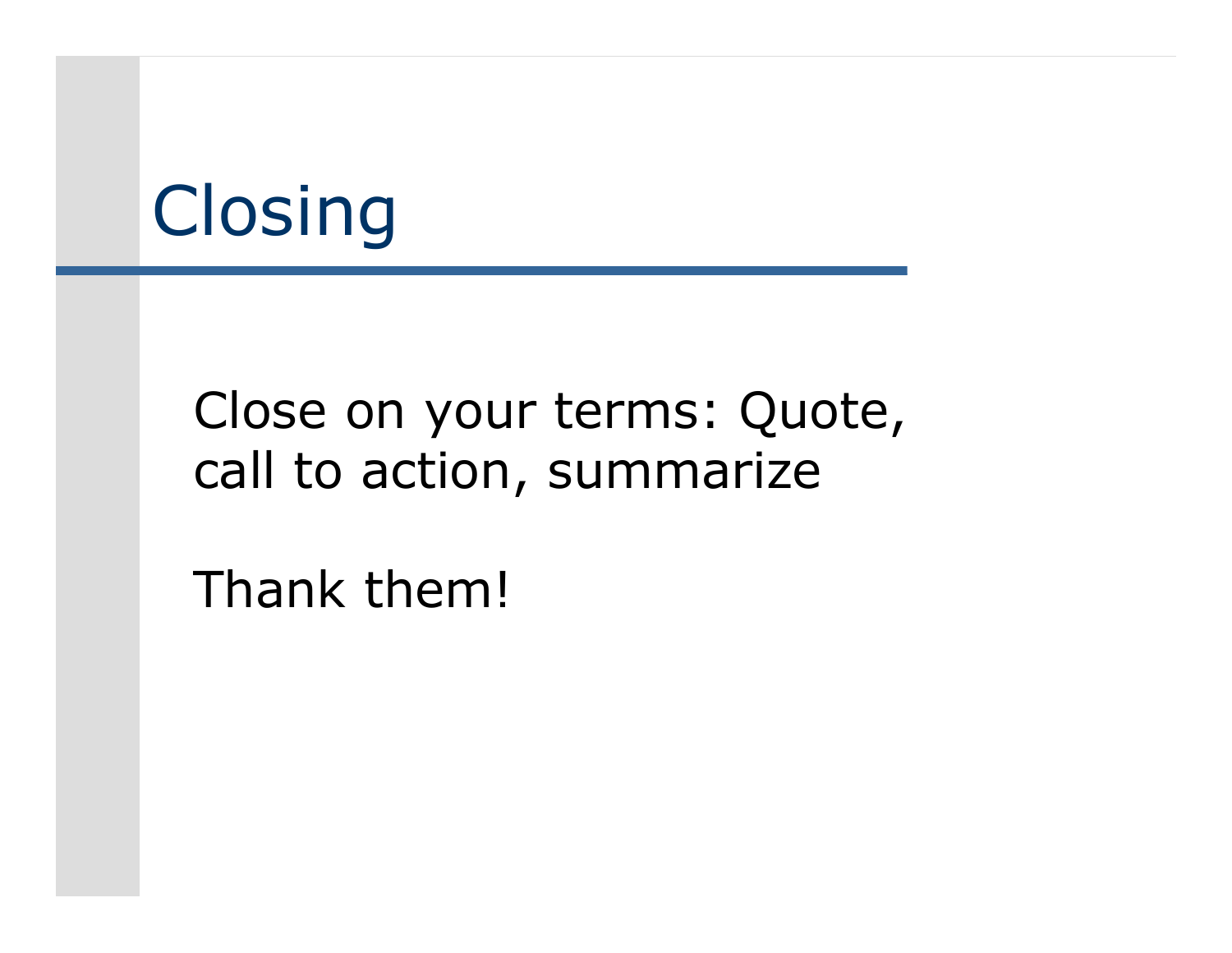#### **Closing**

Live as if your were to die tomorrow. Learn as if you were to live forever. -- Gandhi